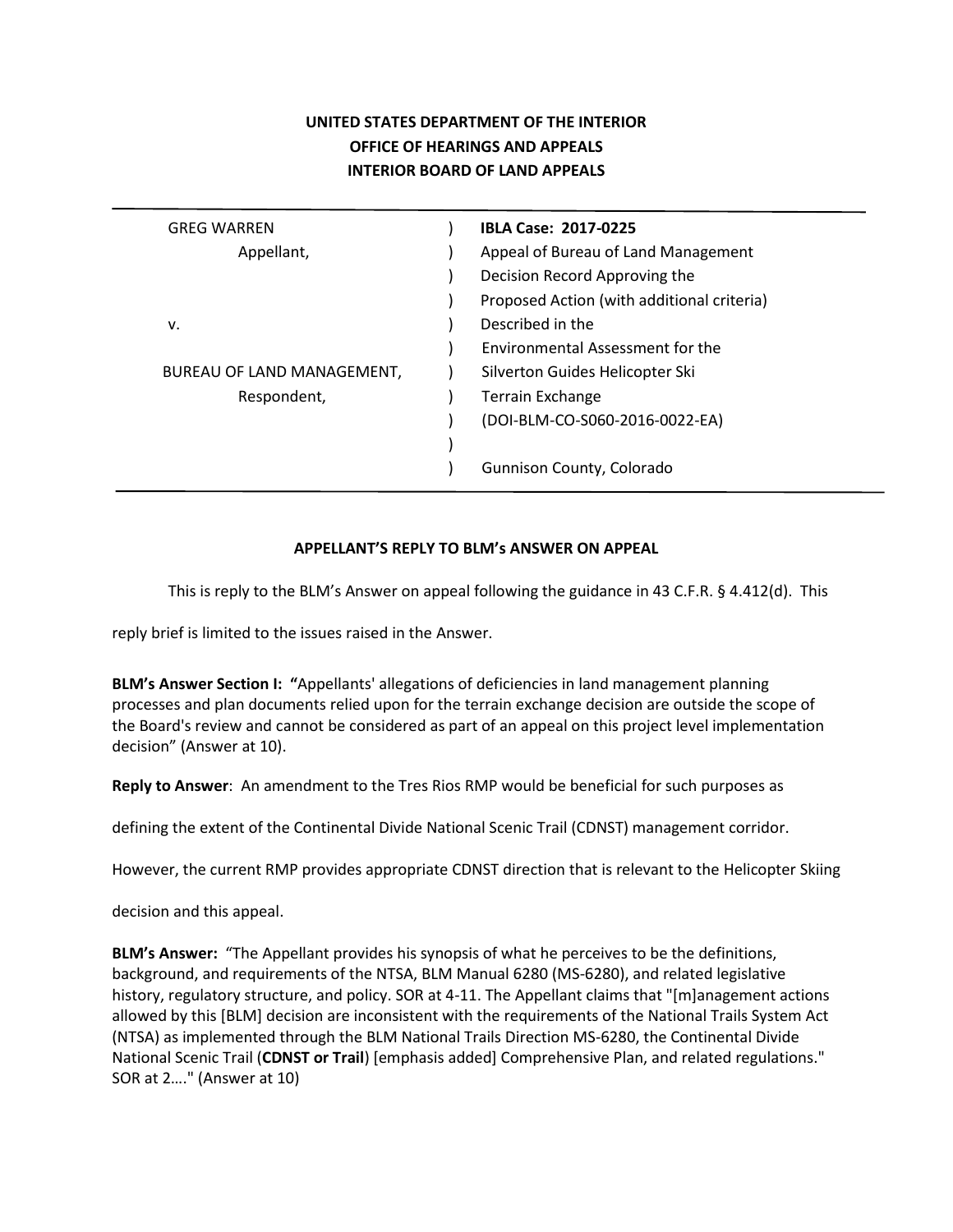**Reply to Answer:** Perceptions of the EA and Answer analyses and content is based on a professional

knowledge of the FLPMA, National Trails System Act (NTSA), NEPA, and related regulations and policies

<span id="page-1-3"></span>that was acquired, in part, through various U.S. Forest Service work assignments.<sup>1</sup>

<span id="page-1-2"></span><span id="page-1-1"></span>**General Observation – CDNST or Trail:** Due to the use of "CDNST**<sup>2</sup>** " and "Trail**<sup>3</sup>** " acronyms, the

respondent's arguments are occasionally unclear where the term Trail is used. The term Trail in the

<span id="page-1-0"></span>Answer does not always refer to a National Scenic Trail route and associated setting<sup>4</sup> in some of the

arguments, but instead to only a linear transportation route.

 $\overline{a}$ 

**BLM's Answer:** "BLM land managers are authorized to make project level decisions even if there are additional matters that may be taken up in further planning decisions on scenic trails, so long as the project level decisions do not substantially impact or interfere with trail purposes. BLM Manual 6280, Sec. 5.3.A... Third, the Administrative Record reflects that the Proposed Action was carefully analyzed and formulated to avoid impacts that would potentially alter or degrade the Trail or its values" (Answer at 12).

<sup>&</sup>lt;sup>1</sup> I was the National Program Administrator for the CDNST. Duties included developing and implementing national CDNST policy, which included preparing a Federal Register Notice of final amendments to comprehensive plan and final directives (74 FR 51116). Another example of relevant experience includes an assignment as the Southern Rockies Canada Lynx Forest Plan Amendment/EIS Interdisciplinary Team Leader for the Forest Service (65 FR 40601). I am retired, but continue to be involved in natural resource planning as an unaffiliated public. I contribute to conserving National Scenic Trail recreational, scenic, natural, and historical values through the NSTrail.org website. National Scenic Trail Planning Handbooks posted on this website offer foundational rationale for understanding and providing for the nature and purposes of National Scenic Trails and supplements the direction in agencies directives. I have a B.S. degree in Wildlife Biology and a M.S. degree in Wildland Recreation Management.

<sup>&</sup>lt;sup>2</sup> "National Scenic Trail. A continuous, long-distance trail located on the ground by the land-managing agency along the congressionally designated route, in coordination with the trail administering agency. A National Scenic Trail provides maximum compatible outdoor recreation opportunity and conservation and enjoyment of the nationally significant scenic, historic, natural, and cultural resources, qualities, values, and associated settings and the primary use or uses of the areas through which such trails may pass… National Scenic Trails include the tread, or the trail path, and the trail setting which is included within the National Trail Management Corridor…." (MS-6280 at G-5)

<sup>&</sup>lt;sup>3</sup> "Trail. A linear route managed for human-powered, stock, or off-highway vehicle forms of transportation or for historical or heritage values. Trails are not generally managed for use by four-wheel drive or high-clearance vehicles" (BLM, 2006, Roads and Trails Terminology. Technical Note 422). <sup>4</sup> Associated Settings. The geographic extent of the resources, qualities, and values or landscape elements within the surrounding environment that influence the trail experience and contribute to resource protection. Settings associated with a National Scenic or Historic Trail include scenic, historic, cultural, recreation, natural (including biological, geological, and scientific), and other landscape elements (see resources, qualities, and values). (MS-6280 at G-1)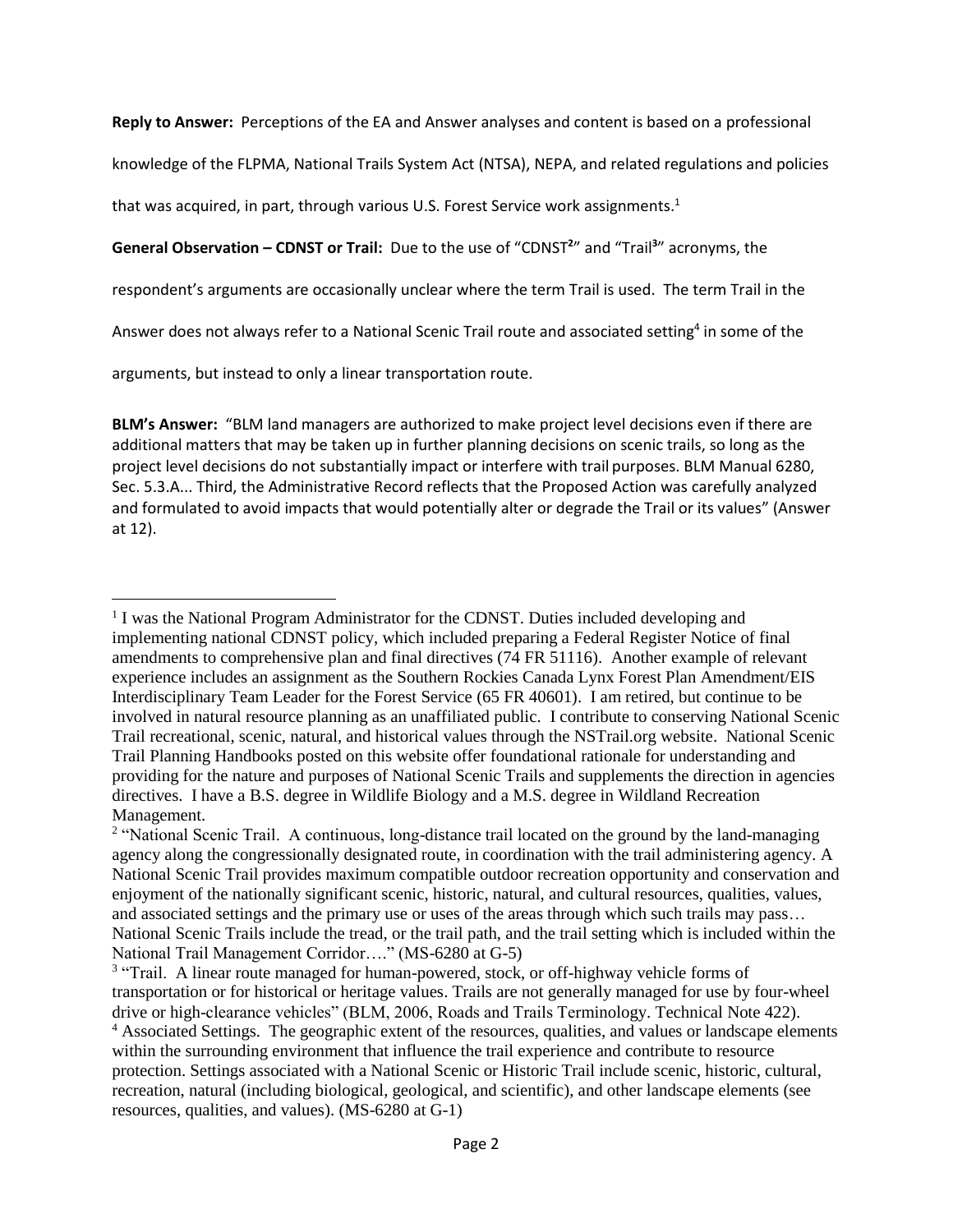**Reply to Answer:** The RMP establishes that the Continental Divide National Scenic Trail and the Colorado Trail are nonmotorized trails and have high scenic integrity. This direction is further defined in the Tres Rios RMP FEIS, which states that, "[r]egardless of the alternatives, the 1968 NTSA prevents land management agencies from taking actions that would directly and/or significantly alter the immediate surroundings of the trail **corridors** (emphasis added) or that would degrade the specific resources for which the trail was designated" (RMP FEIS, 2.5.24 National Recreation, Scenic, and Historic Trails, page 58; and 3.25.3 Environmental Consequences, page 569). A recreation related helicopter landing in the CDNST corridor is a motorized use that is inconsistent with the RMP direction. Avoiding helicopter skiing related impacts to the CDNST potential National Trail Management Corridor<sup>5</sup> (NTMC) would be consistent with the RMP direction, the CDNST Comprehensive Plan, and MS-6280. The BLM may take actions within the potential NTMC so long as the project level decisions do not substantially impact or interfere with the nature and purposes of the CDNST. As discussed in the comments on the preliminary EA, the SOR and in this Reply, the planning record does not reflect that the selected alternative was carefully analyzed and formulated to avoid substantial impacts to the CDNST resources, qualities, values, and associated settings. A careful analysis would have identified significant natural, historical, and cultural resources to be preserved in the potential CDNST NTMC (16 U.S.C 1244(5)(f)), which would have include the recognition of high value wolverine habitat. BLM MS-6280, Section 5.3.A states:

"A. Upon Receipt of a Proposed Action

 $\overline{a}$ 

1. Where a proposed action is found to be inconsistent with the purpose for which the National Trail was designated, the BLM shall consider rejecting applications for proposed projects or denying approval of the action pursuant to FLPMA, the NTSA, and other applicable law and policy.

<sup>&</sup>lt;sup>5</sup> "National Trail Management Corridor. Allocation established through the land use planning process, pursuant to Section 202 of Federal Land Policy and Management Act and Section 7(a)(2) of the National Trails System Act ("rights-of-way") for a public land area of sufficient width within which to encompass National Trail resources, qualities, values, and associated settings and the primary use or uses that are present or to be restored" (MS-6280 at G-6).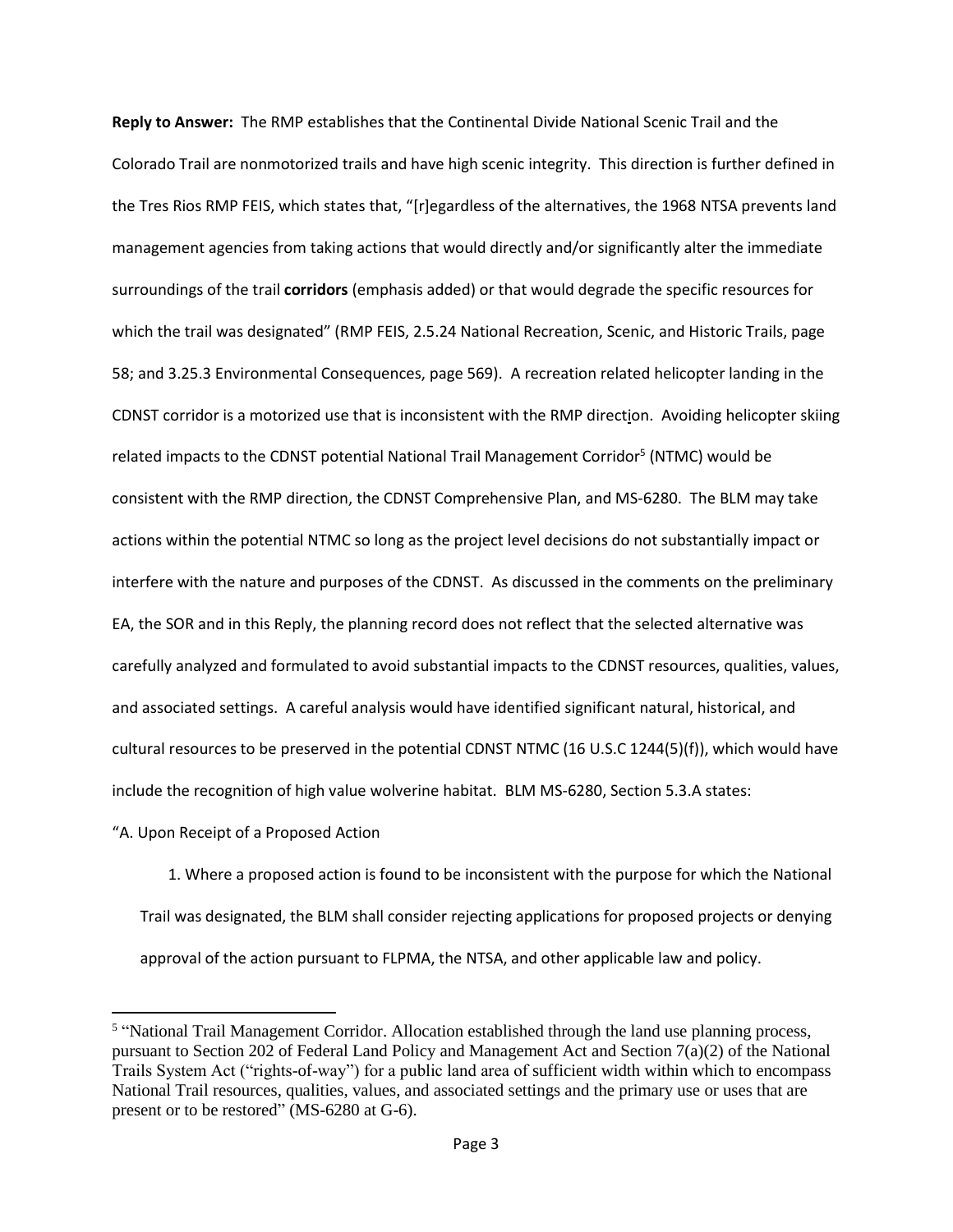2. The BLM may not permit proposed uses along National Trails which will substantially interfere with the nature and purposes of the trail, and the BLM shall make efforts, to the extent practicable, to avoid authorizing activities that are incompatible with the purposes for which such trails were established (see Chapter 1.6 Statement of Programmatic Policy).

3. If the BLM chooses not to defer analysis of a proposed action, the BLM shall follow the applicable procedures and protocols outlined in this manual."

The BLM should have rejected the application, since helicopter landings in the CDNST corridor is not a purpose for which the CDNST was designated. The BLM has not demonstrated that efforts were made to avoid authorizing activities that are incompatible with the purposes for which the CDNST was established. The BLM has not demonstrated that it has followed the procedures and protocols in MS-6280. For example, the requirement of BLM MS-6280, Section 5.3.B.2, have not been addressed: "If a National Trail Management Corridor has not been established in a land use plan, the BLM should undertake the following: … iii. The BLM will identify, within the area of potential adverse impact, any adverse impacts to the nature and purposes; resources, qualities, values, and associated settings; and the primary use or uses for the affected environment, alternative formulation and analysis, and environmental consequences (see chapter 3 of this manual)."

The Field Manager is responsible for, "[e]stablishing National Trail Management Corridors through the land use planning process, and incorporating management actions for National Trails in accordance with applicable laws and policy" (MS-6280 Section 1.4.C.5). To fulfill that responsibility, the Field Manager could initiate RMP amendment processes as described in 43 C.F.R. § 1610.6-6/BLM Handbook H-1601-1, Section VII.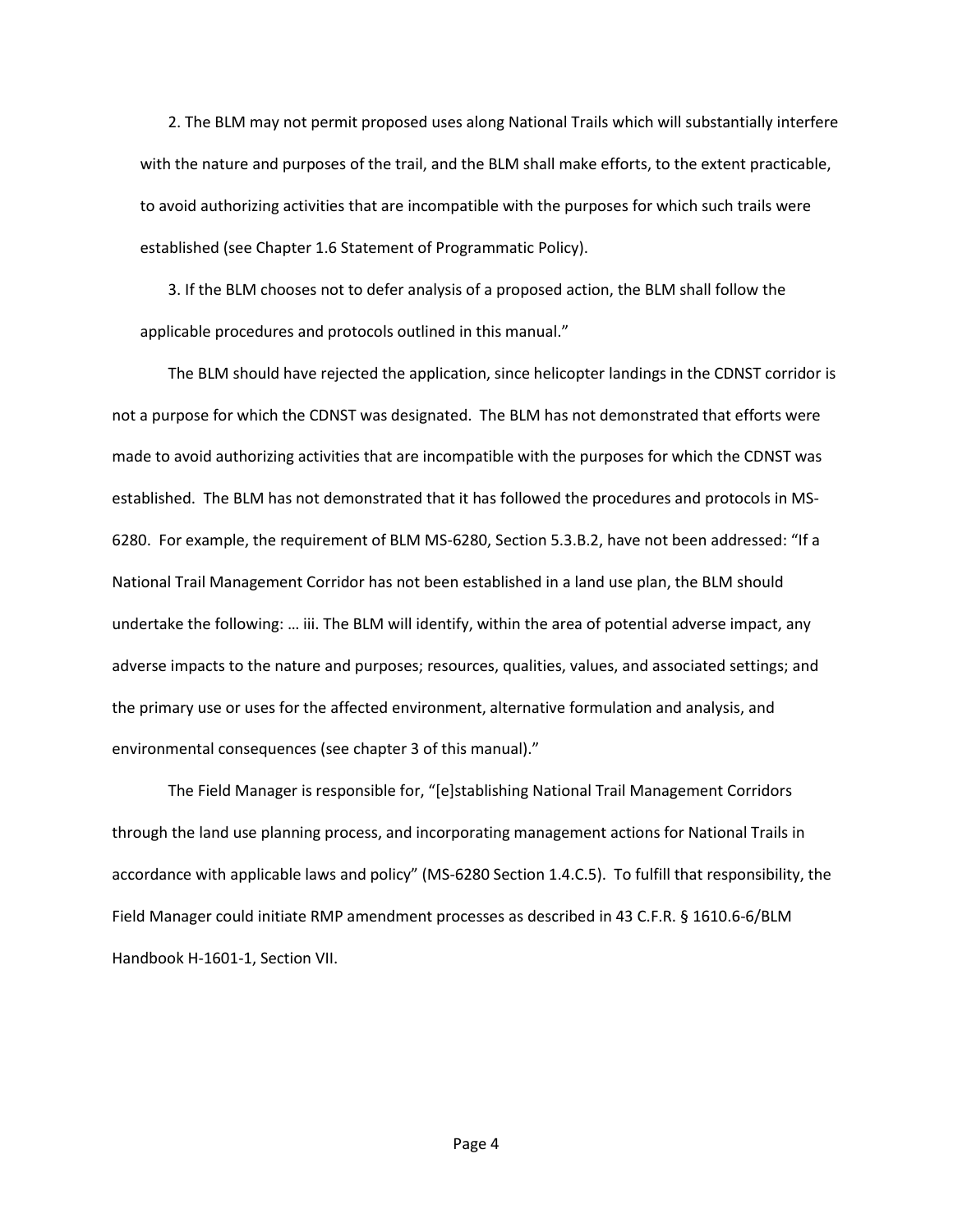## **BLM's Answer Section II. "The BLM employee who signed the Decision Record on the terrain exchange had the authority to do so"** (Answer at 12).

**Reply to Answer:** BLM Directive MS-1203 in Appendix I at 90 describes that the approval or denial of actions affecting trail corridor area (NTSA, Sec. (7c), NHPA, and FLPMA) is the responsibility of the State Director. The Answer does not address the concern that most National Trail authorities are retained with the State Director. This BLM action does affect the CDNST potential NTMC, and therefore, the State Director may be the responsible official.

**BLM's Answer Section III. The BLM Answer states that, "The Administrative Record on the terrain exchange demonstrates that BLM took a "hard look" at the Proposed Action in accordance with NEPA, and that BLM acted consistently with other federal laws and regulations, including the NTSA."** (Answer at 14)

**Reply to Answer:** Federal actions are to be addressed through NEPA processes, which includes disclosing environmental effects. A summary of NEPA process requirements as related to National Trail planning were included with comments submitted on the preliminary EA in an attached CDNST Planning Handbook. The key NEPA concerns related to this analysis was not recognizing the CDNST potential NTMC extent in the affected environment and environmental effects sections. The respondent asserts that the EA took a hard look at the environmental effects, but this is not true for the CDNST. The analysis failed to consider substantial National Scenic Trail environmental questions of material significance to the action of allowing helicopter landings within a National Trail Management Corridor, and as such, the action is clearly not in compliance with the analysis requirements of MS-6280 Section 5.3.B.2 and 40 C.F.R. § 1502.24. To demonstrate this point, the following is the complete (and inadequate) National Scenic Trail related Affected Environment and Environmental Effects discussion that is found in the EA:

"3.1 RECREATION - AFFECTED ENVIRONMENT - The Minnie/Maggie and Southeast pods of the SRP overlap and are adjacent to the Continental Divide National Scenic Trail (CDNST) for a distance of approximately 3 miles on BLM-managed land. The Alpine Triangle RAMP states: "This trail [CDNST] would be maintained to provide seasonal foot, horse, and mountain bike access" (pg. 41). A management plan for the scenic trail was completed in 2009 and provides guidance "…to provide for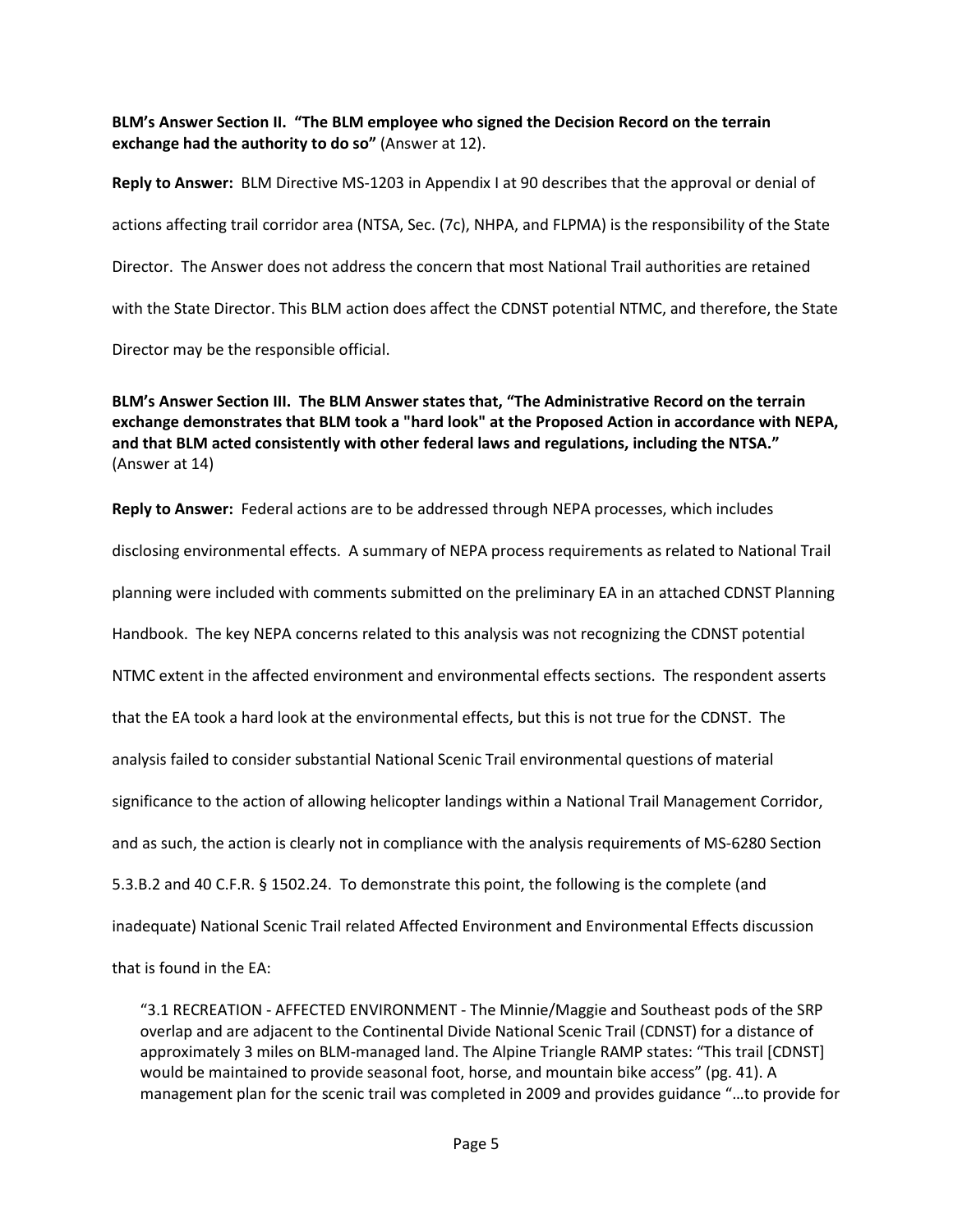high-quality scenic, primitive hiking and horseback riding opportunities and to conserve natural, historic, and cultural resources along the CDNST corridor" (CDNST 2009). The management plan aims to protect the visual quality along the trail, and stipulates that the trail should be at least 0.5 mile from motorized uses. The plan also states that "motor vehicle use by the general public is prohibited on the CDNST, unless that use is consistent with the applicable land use management plan" (pg. 19); in the case of over-snow vehicles, [motorized use] is allowed … on public lands and the use will not substantially interfere with the nature and purposes of the CDNST" (pg. 20). Though helicopter use is not specifically mentioned in the CDNST management plan, it is consistent with over-the-snow motorized travel. Within the SRP area, the CDNST is primarily used during the snowfree season. There is no documented winter use of the trail due to the terrain, snowpack, distance from a parking area, and exposure during winter months (EA at 20)."

ENVIRONMENTAL EFFECTS - Direct and Indirect Environmental Effects

"Alternative 1 – No Action, Under Alternative 1, recreation in the area would not change from existing conditions. No new terrain would be authorized for heli-skiing. Silverton Guides would continue to offer heli-skiing for 600 annual user days in the existing SRP. Minimal user conflicts would continue throughout the SRP. No new Impacts to users of the CDNST (emphasis added) would occur. Weather conditions would likely continue to limit the variety of terrain available for use as described in the Affected Environment section. Avalanche safety concerns would persist in the existing pods and the snow quality and recreational experience could continue to limit the amount of heli-ski use in the pods that are proposed to be removed from the SRP" (EA at 22).

Alternative 2 – Proposed Action, "No impacts are expected on users of the CDNST, due to the temporal separation of through-hiking and heli-skiing. The trail is not identifiable in winter since it is covered by deep snow. If winter nonmotorized or mechanized use on the trail were to occur, additional analysis would be conducted to assess consistency with protection of recreational opportunities on the trail (CDNST 2009)<sup>6</sup>" (EA at 23).

The CDNST is not addressed in cumulative effects (EA at 24).

As discussed in comments on the preliminary EA, the SOR and in this Reply, the record does not

reflect that the selected alternative was carefully analyzed and formulated to avoid substantial impacts

that would degrade CDNST corridor re[s](#page-1-0)ources, qualities, values,<sup>7</sup> and associated settings<sup>4</sup>. A careful

analysis would identify significant natural, historical, and cultural resources to be preserved in the

potential CDNST NTMC, including the recognition of high value wolverine habitat. Alternatives

recommended in comments on the preliminary EA are reasonable and should have been developed. By

doing so, the analysis would have disclosed the effects on CDNST values of providing for a NTMC with an

 $\overline{a}$ 

<sup>6</sup> The CDNST Comprehensive Plan does not contain such direction.

<sup>7</sup> Resources, Qualities, and Values. The significant scenic, historic, cultural, recreation, natural (including biological, geological, and scientific), and other landscape areas through which such trails may pass as identified in the National Trails System Act" (MS-6280 at G-7)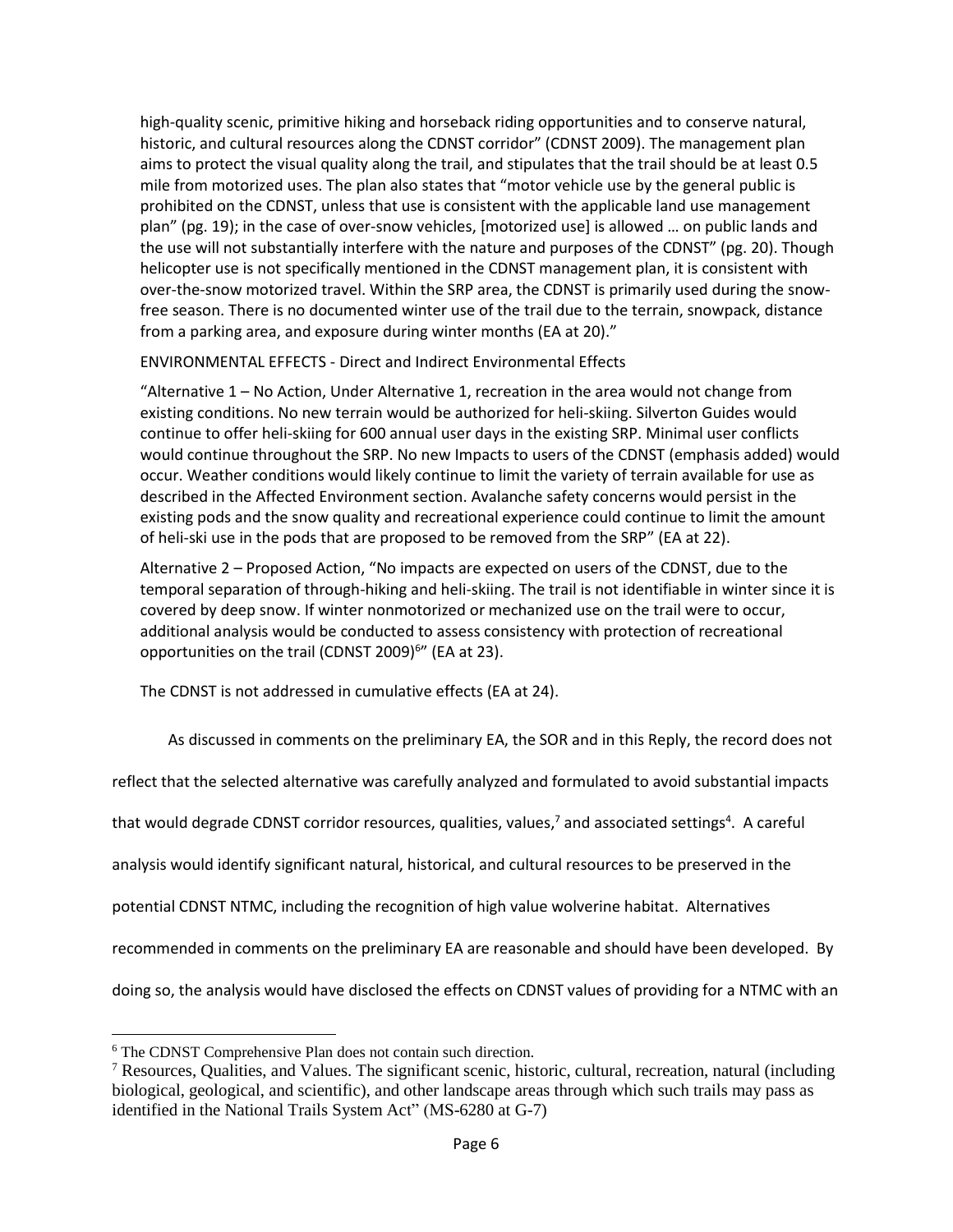extent of one mile covering approximately 2,100 acres or 8 percent of the project area—see the vicinity map in the SOR at Appendix B - CDNST NTMC (SOR at 30). Similarly, the EA should have disclosed the effects of excluding heli-skiing from the Maggie Gulch and Minnie Gulch pods. The EA did not take a hard look at the proposed and reasonable alternatives.

**BLM's Answer, Part A:** The BLM Answer describes that the "…the "EA adopts a narrow description" of the CDNST (SOR at 15)... (Answer at 16). In response to public comments (see, e.g., comments documented in Appendix C to the EA, at C-22), BLM conducted an analysis in the Final EA to determine whether the heli-skiing areas under the Proposed Action which would intersect with the Trail would conform with the 2009 CDNST Plan. This trail plan and previous versions were developed, as required, in accordance with the NTSA. See 2009 CDNST Plan at 1 (stating that "[t]he National Trails System Act requires the Secretary of Agriculture,… in consultation with other affected Federal agencies, the governors of affected states, and the relevant advisory council established pursuant to the Act, to prepare a comprehensive plan for the management and use of the CDNST (16 U.S.C. § 1244(f)"). Federal agency action taken in conformance of a comprehensive trail plan formulated under the NTSA necessarily entails compliance with the NTSA." (Answer at 17)

**Reply to Answer:** The Answer is confusing since it comingles a discussion that addresses the CDNST and a Trail route. A Comprehensive Plan is defined by the NTSA, while a trail plan is a resource plan, such as estab[l](#page-1-1)ishing Travel Management Objectives. National Scenic Trail<sup>2</sup> comprehensive plans provide for the protection of the nature and purposes of National Scenic and Historic Trails and be consistent with the National Tra[il](#page-1-2)s System Act, while Trail<sup>3</sup> plans are directed to be consistent with a Resource Management Plan. Comprehensive Plans developed in response to the requirements of the NTSA are not resource plans that are subordinate to land use plans.

Comprehensive plan direction should be applied to a defined corridor and be associated with measurable outcome-focused objectives that are related to maintaining or achieving nature and purposes desired conditions. These objectives need to describe specific recreation opportunities (e.g., activities and experiences); management, land protection, acquisition and development needs; and conservation measures.

On National Forest System lands and BLM public lands, the Comprehensive Plan direction is normally implemented through NFMA and FLPMA integrated planning processes, including establishing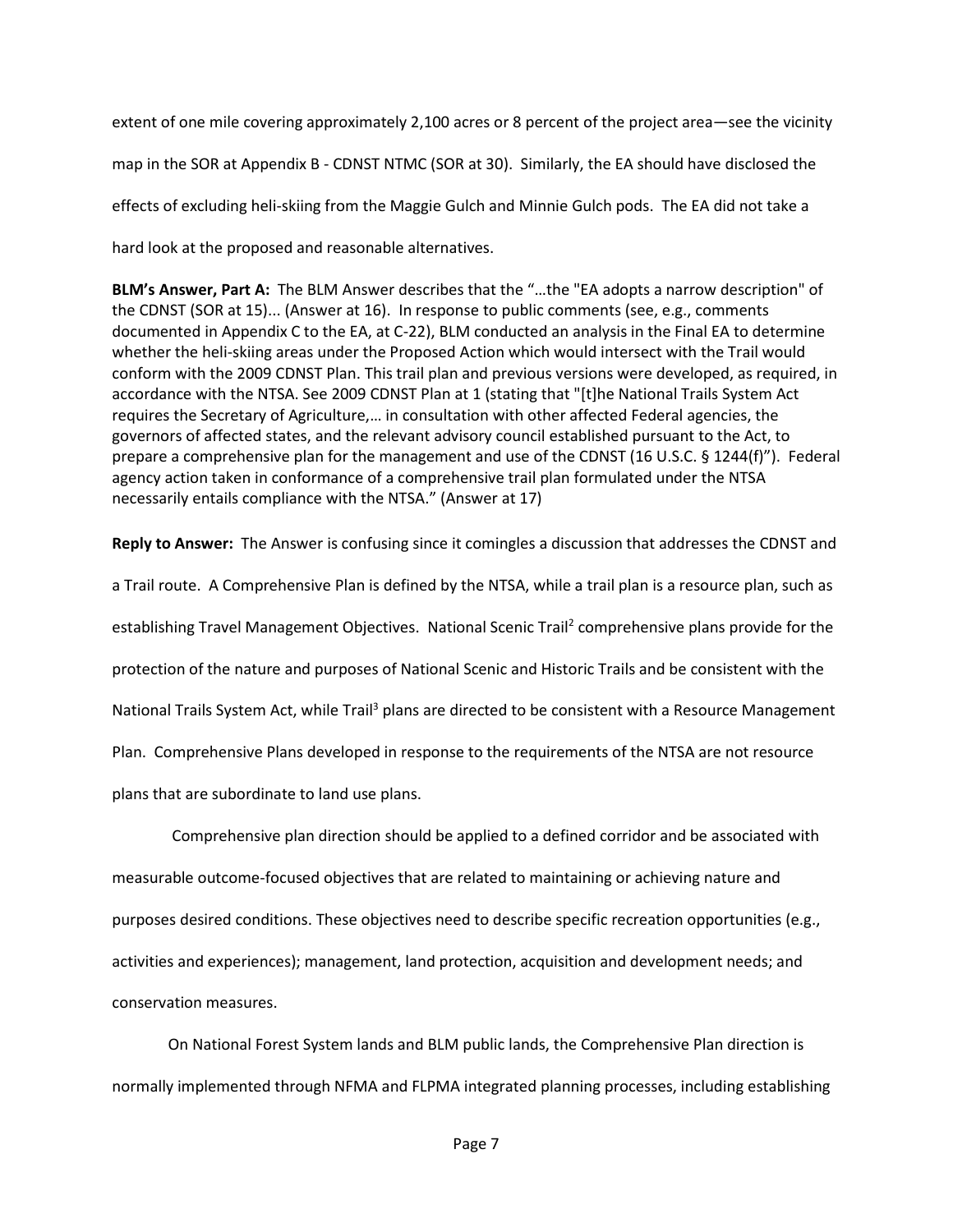practices to be observed. BLM practices are described in Resource Management Plans and Special Area Plans as management actions, allowable use decisions, and implementation actions that are applied to a NTMC.

Comprehensive plan requirements (16 U.S.C. § 1244(f)) for the CDNST are addressed through staged or stepped-down decision processes: (1) the 2009 Comprehensive Plan established broad policy and procedures including identifying the nature and purposes, (2) land management and use plans guide all natural resource management activities and establish management standards (aka thresholds) and guidelines, provide integrated resource management direction for designated areas, and address programmatic planning requirements as described in the Comprehensive Plan (Chapter IV), and (3) midlevel and site-specific plans complete the comprehensive planning process through field-level actions to protect the corridor and then maintain or construct the travel route. Staged and stepped down decision processes is an administrative approach to incrementally step through the comprehensive planning process that is required by the NTSA, while being consistent with FLPMA and NEPA staged decisionmaking processes. (Preliminary EA Comments, CDNST Planning Handbook at 19).

**BLM's Answer, Part A:** "The NTSA states that, in addition to campsites, shelters, and related public use facilities, "other uses along the trail, which will not substantially interfere with the nature and purposes of the trail, may be permitted by the Secretary charged with the administration of the trail. Reasonable efforts shall be made to provide sufficient access opportunities to such trails and, to the extent practicable, efforts shall be made to avoid activities incompatible with the purposes for which such trails were established." 16 U.S.C. § 1246(c). This same section provides that "other uses along the historic trails and the Continental Divide National Scenic Trail, which will not substantially interfere with the nature and purposes of the trail, and which, at the time of designation, are allowed by administrative regulations, including the use of motorized vehicles, shall be permitted by the Secretary charged with the administration of the trail. This statute clearly excludes the CDNST from the general Congressional direction that national scenic trails "normally" be closed to motorized uses" (Answer at 18).

**Reply to Answer:** The Answer correctly describes the responsibility of the Secretary of Agriculture in permitting other uses along the CDNST. The Decision Record does not described that the action will not substantially interfere with the CDNST nature and purposes. The Affected Environment section of the EA at 20 makes statements about effects of the proposed action, including stating that, "Within the SRP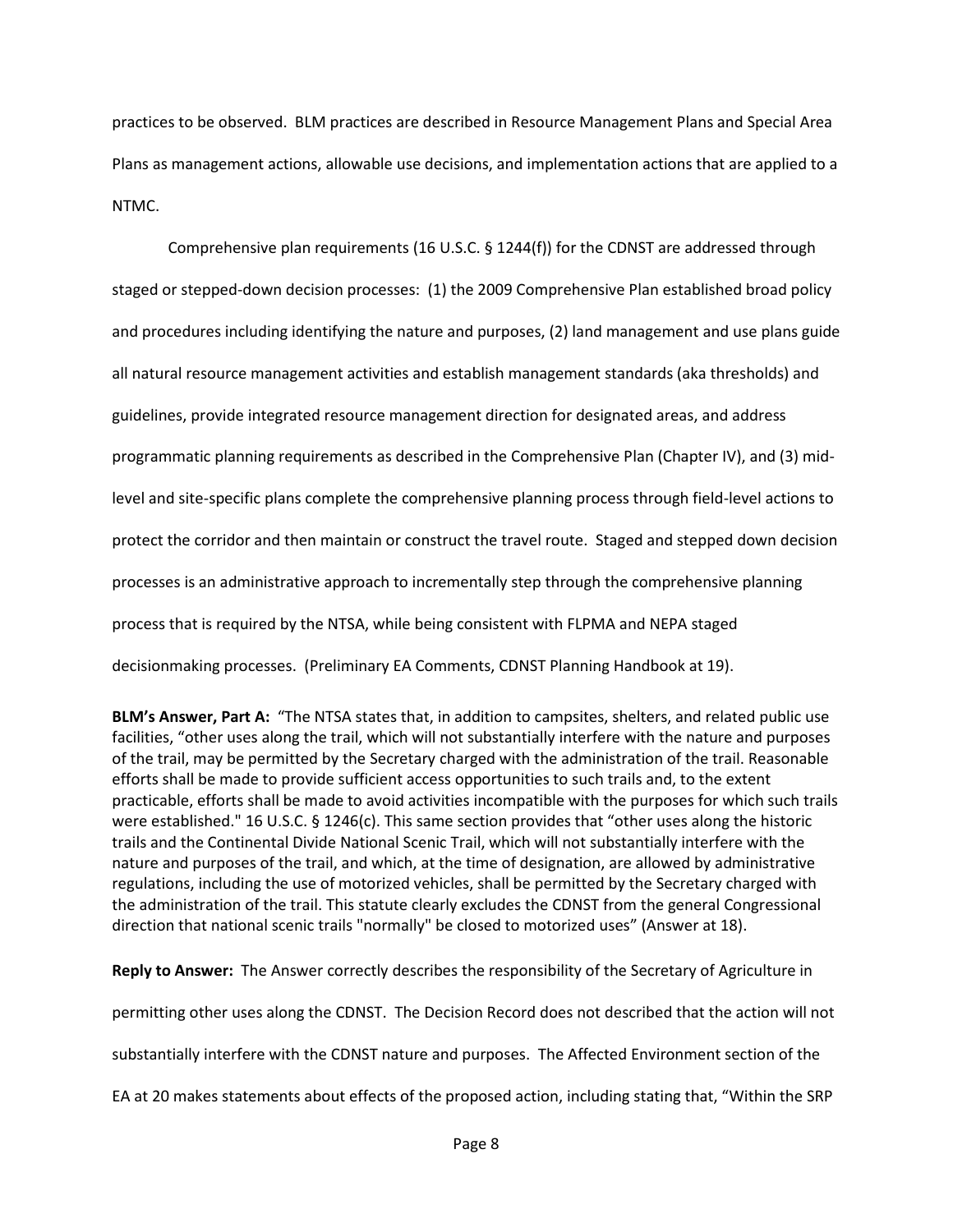area, the CDNST is primarily used during the snow-free season. There is no documented winter use of the trail due to the terrain, snowpack, distance from a parking area, and exposure during winter months." The EA does not, however, identify and disclose helicopter use impacts on the National Scenic Trail resources, qualities, values, and associated settings. The record does not indicate that the administrating agency (i.e. USDA Forest Service) concurs with the BLM's assumed determination that the proposed action would not substantially interfere with the nature and purposes of the CDNST.

The NTSA is clear about protecting the nature and purposes of National Scenic Trails, which includes providing for a non-motorized setting. Nature and purposes is thoroughly discussed in the CDNST Planning Handbook, Chapter II, submitted as comments on the preliminary EA. The following is an excerpt from this handbook that refers to a Federal Register Notice:

The formulation of the nature and purposes direction for the CDNST was developed through a public process (36 C.F.R. § 216) and approved by Forest Service Associate Chief Hank Kashdan as documented in Federal Register: October 5, 2009 (Volume 74, Number 191), ACTION: Notice of final amendments to comprehensive plan and final directives [\(74 FR 51116\)](http://www.nstrail.org/main/fr_74_191_E9_23873_100509.pdf).

The following are excerpts from the response to nature and purposes comments –

"The amendments to the 1985 CDNST Comprehensive Plan and corresponding directives are to ensure that the nature and purposes of the CDNST track those in the 1976 CDNST Study Report and 1977 CDNST Final Environmental Impact Statement, which were prepared pursuant to the NTSA (16 U.S.C. § 1244(b))…

Consistent with the NTSA, the 1976 CDNST Study Report, and the 1977 CDNST Final Environmental Impact Statement, the amended CDNST Comprehensive Plan states that the nature and purposes of the CDNST are to provide for high-quality scenic, primitive hiking and horseback riding opportunities and to conserve natural, historic, and cultural resources along the CDNST corridor… The amendments to the CDNST Comprehensive Plan and directives ensure consistency with the nature and purposes of the CDNST in the context of right-of-way acquisition, land management planning, scenery management, recreation resource management, motor vehicle use, trail and facility standards, and carrying capacity.'

The 1983 amendment to the NTSA, which added 16 U.S.C. § 1246(j), does not modify the nature and purposes of the CDNST. The added subsection simply lists uses and vehicles that may be permitted on National Trails generally…

The Forest Service has removed the words `non-motorized' and `recreational' from the nature and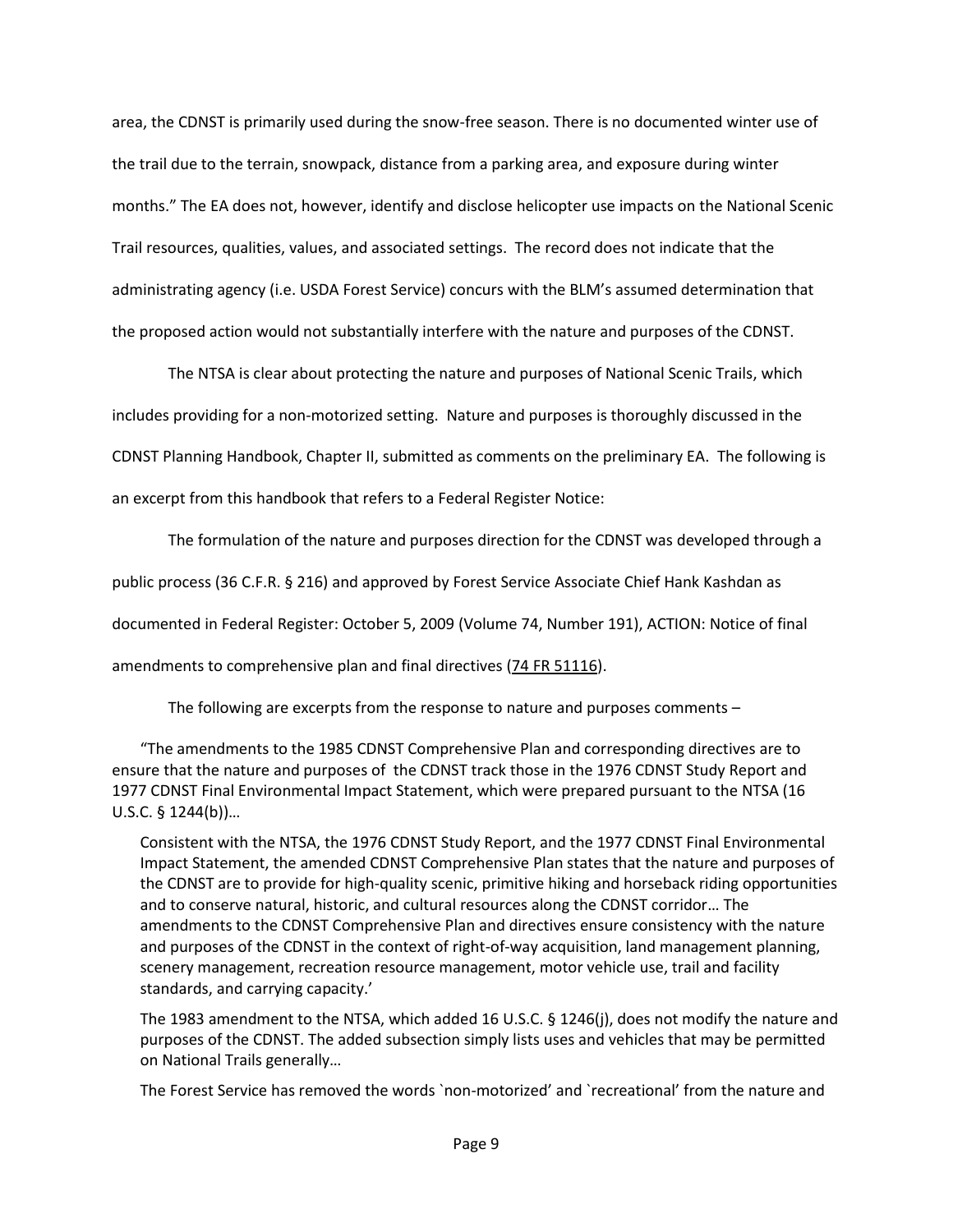purposes statement for the CDNST, as these words were redundant. `High-quality scenic, primitive hiking and horseback riding' are non-motorized recreation opportunities. The Agency has not removed the word `primitive' from the nature and purposes statement, as it is not redundant and is not ambiguous. It means `of or relating to an earliest or original stage or state....' Preferred recreation settings, including primitive or semi-primitive non-motorized categories, are delineated in the Forest Service's Recreation Opportunity Spectrum system (FSM 2311.1) and described in the CDNST Comprehensive Plan, Chapter IV(B)(5)…."

The NTSA and legislative history does not indicate that the CDNST is excluded from the general

Congressional direction that the use of motorized vehicles by the general public along any National

Scenic Trail shall be prohibited. Instead, any motor vehicle use along the CDNST is only allowed through

narrow exemptions.

**BLM's Answer, Part A:** The 2009 CDNST Plan declares that the "nature and purposes of the CDNST are to provide for high quality scenic, primitive hiking and horseback riding opportunities and to conserve natural, historic, and cultural resources along the CDNST corridor. Id. at 8. The Plan also states that motorized use of the CDNST, "[i}n the case of over-snow vehicles ... is allowed on public lands and the use will not substantially interfere with the nature and purposes of the CDNST." Under BLM Manual 6280, at G-8, a finding of "substantial interference" is defined as a "determination that an activity or use affects (hinders or obstructs) the nature and purposes of a designated National Trail" (Answer at 19).

**Reply to Answer:** "Motor vehicle use by the general public is prohibited on the CDNST, unless that use

is consistent with the applicable land management plan and: … (6) In the case of over-snow vehicles, is

allowed… on public lands and the use will not substantially interfere with the nature and purposes of the

CDNST." The Tres Rios RMP prescribes desired conditions that do not support approving helicopter

(motorized) use in the potential CDNST National Trail Management Corridor:

"3.5.1 Consistent with their designation, the significant scenic, historic, recreation and natural

resources for each trail are identified, interpreted, and protected. The values for which these trails were

established are retained.

3.5.2 The Continental Divide National Scenic Trail and the Colorado Trail provide opportunities

for remote backcountry recreation, challenge, and solitude, except where they come near area

communities (where more people and development may be encountered).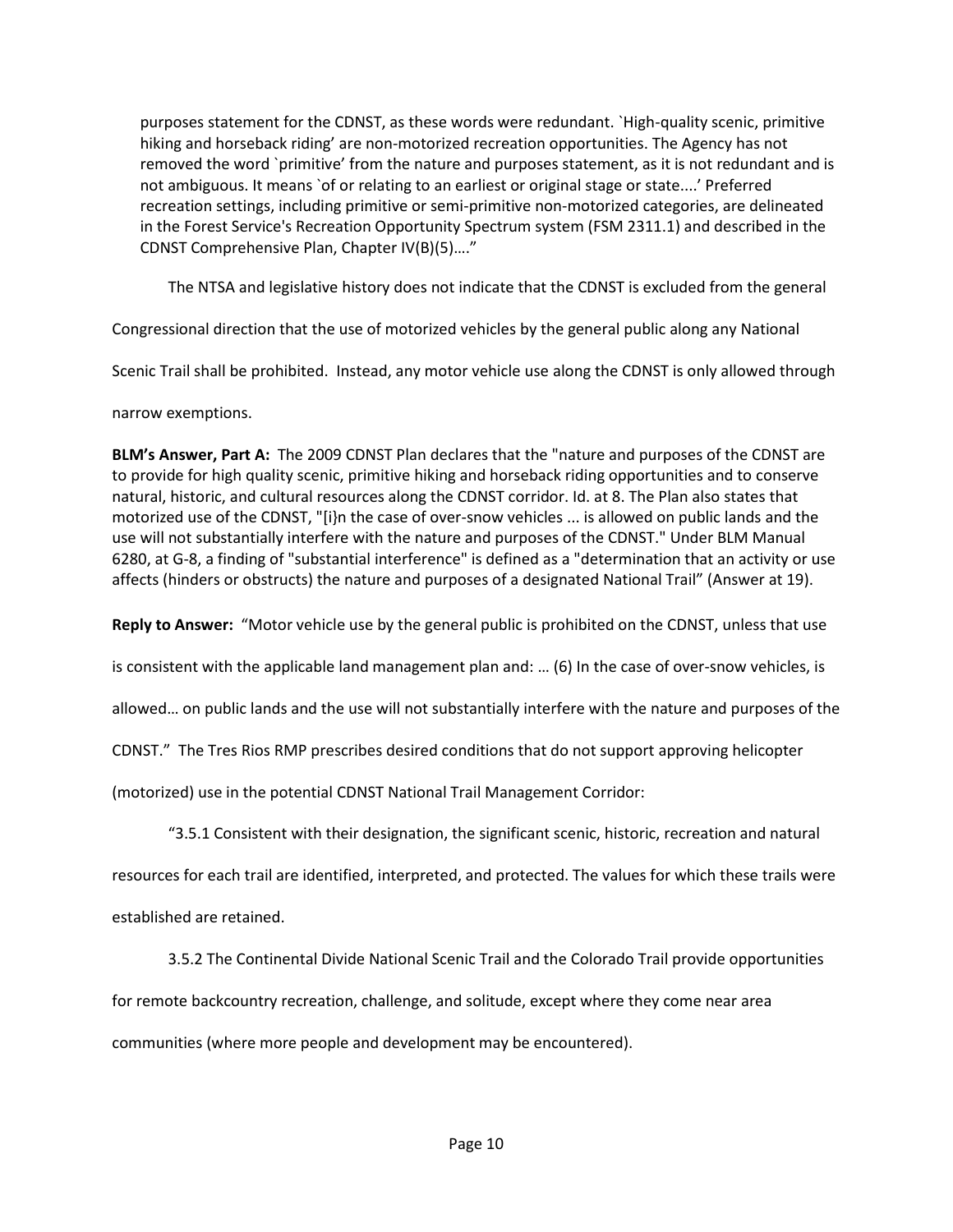3.5.3 The Continental Divide National Scenic Trail and the Colorado Trail are non-motorized

trails and have high scenic integrity" (RMP at II-139).

**BLM's Answer:** "Neither the NTSA or the 2009 CDNST Plan prohibits, per se, helicopters from flying over or landing on designated national trails… The NTSA states that the Secretary of Interior may allow other uses along the CDNST "which will not substantially interfere with the nature and purposes of the trail, and which, at the time of designation, are allowed by administrative regulations, including the use of motorized vehicles. 16 U.S.C. § 1246(c)…" (Answer at 19).

**Reply to Answer:** The Secretary of Agriculture, and not the Secretary of Interior, is charged with the

administration of the CDNST (16 U.S.C § 1244(a)(5)).

**BLM's Answer, Part A:** Executive Order 11644, Sec. 1. Further, "off-road vehicle" was defined to mean "any motorized vehicle designed for or capable of cross-country travel on or immediately over land, water, sand, snow ... or other natural terrain." Id. at Sec. 2(3). Notably, the term off-road was also defined to exclude "any vehicle whose use is expressly authorized by the respective agency under a permit, lease, license, or contract. Id. at Sec 2(3)(C)" (Answer at 20).

**Reply to Answer:** BLM cites Executive Order 11644, as amended by Executive Order 11989, as grounds

for the authorization of helicopter use as outlined in the Proposed Action. However, the scope of these

orders are more limited. The preamble to E.O. 11644 recites a need for a unified Federal policy toward

the of certain types of vehicles on the public lands, namely "motorcycles, minibikes, trail bikes,

snowmobiles, dune-buggies, all-terrain vehicles, and others" that are in use in the United States, with

rapidly increasing popularity. While such use is often for legitimate purposes, it frequently conflicts with

wise land and resource management practices, environmental values, and other types of recreational

activity. Helicopters and other airborne vehicles are not mentioned. In the past, helicopter landings have

not been recognized as being subject to E.O. 11644 and E.O. 11989. If this was an omission, the BLM

should issue regulations that clearly address helicopter landings (and aircraft landings) on Federal lands.

The BLM cites regulations established by the Secretary of the Interior to "provide procedures for the management of lands administered under provisions … of the [NTSA]," 43 C.F.R. § 8351.0-6(a). However, these regulations make no reference to the requirement that an allowed use of motorized vehicles must not substantially interfere with the nature and purposes of the trail and must have been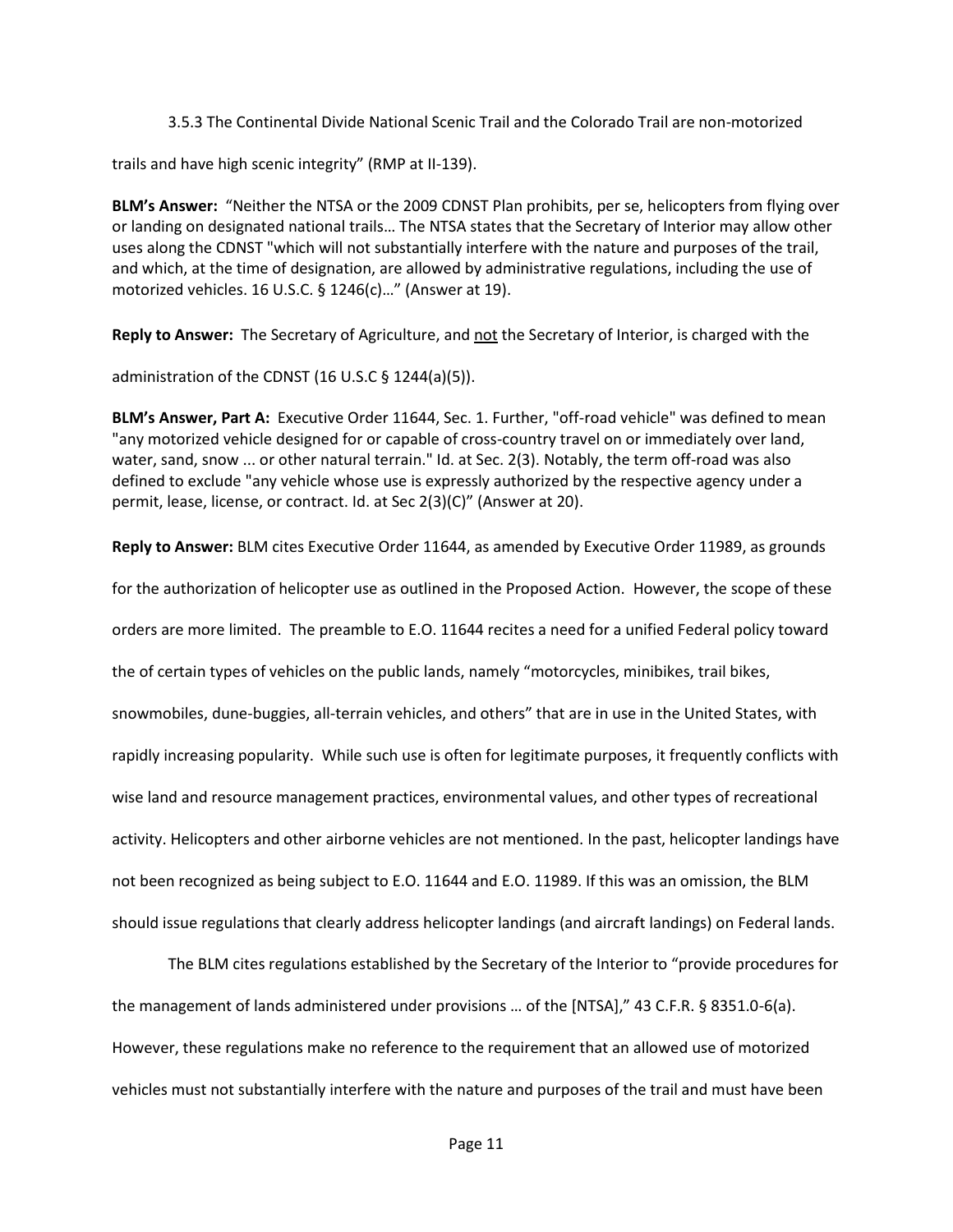allowed by administrative regulations at the time of designation. I do not regard a helicopter as being an over-snow vehicle, and in any event, the use as defined in the Proposed Action would substantially interfere with the nature and purposes of the CDNST because of the associated introduction of noise and other disturbances that would impact important wildlife habitat in the CDNST corridor.

There has been inconsistencies in how NEPA is applied to special use permits by land management agencies. In short, a NEPA decision "approves" an action/activity to take place on the landscape. A recreation special use authorization "authorizes" a specific entity to conduct the stated action/activity in a specific location on the landscape in conformance with a NEPA decision. Authorizing a special recreation permit, without an associated NEPA decision, would not be in compliance with the Administrative Procedures Act.

**BLM's Answer, Part A:** "In 1978, the Secretary of the Interior established regulations to "provide procedures for the management of lands administered under provisions ... of the [NTSA]," 43 C.F.R. § 8351.0-1, to "assure that all public lands administered under provisions ... of the [NTSA] are managed in a manner consistent with the purposes" of the act, 43 C.F.R. § 8351.0-2" (Answer at 21).

**Reply to Answer:** In general, **"**[t]he purpose of this Act is to provide the means for attaining these objectives by instituting a national system of recreation and scenic trails" (16 U.S.C. § 1241(b)). "National Recreation Trail … will provide a variety of outdoor recreation uses, [including motor vehicle use]… National Historic Trails shall have their purpose the identification and protection of the historic route and its historic remnants and artifacts for public use and enjoyment [1978 NTSA amendment]. National Scenic Trails are so located as to provide for maximum outdoor recreation potential and for the conservation and enjoyment of the nationally significant scenic, historic, natural, or cultural qualities of the areas through which such trails may pass… The Continental Divide Trail 1976 Study Report and 1977 Final Environmental Statement provided additional guidance as to the purpose of the Continental Divide Trail. In 2009, the Forest Service amended the CDNST Comprehensive Plan to establish planning and management direction consistent with the Study Report, FES, and NTSA (74 FR 51116). The Comprehensive Plan describes that, "[t]he primary policy is to administer the CDNST consistent with the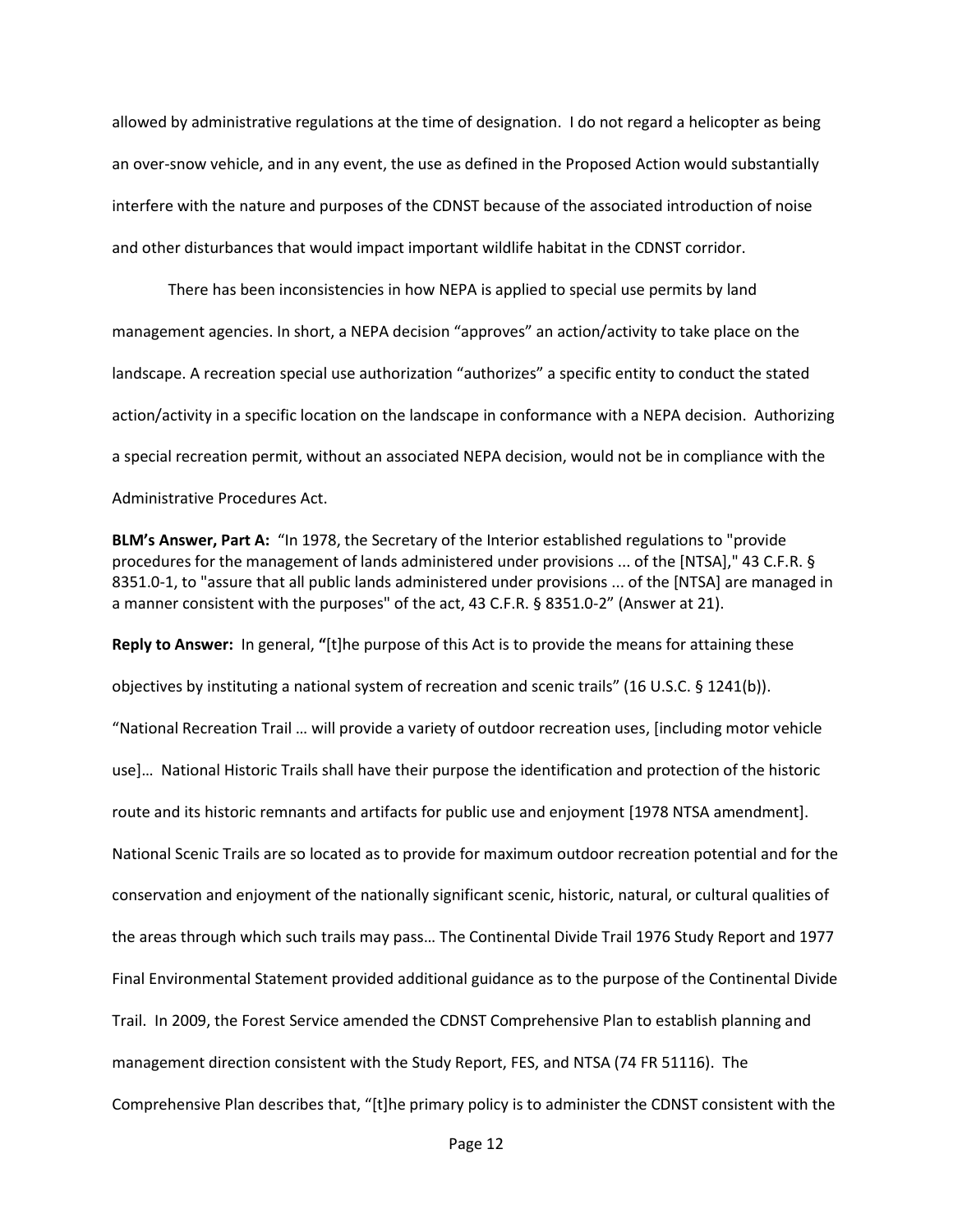nature and purposes for which this National Scenic Trail was established. The nature and purposes of the CDNST are to provide for high quality scenic, primitive hiking and horseback riding opportunities and to conserve natural, historic, and cultural resources along the CDNST corridor" (Comprehensive Plan,

Chapter IV(A) at 8).

**BLM's Answer, Part A:** "… Congress in 1983 enacted an amendment to the NTSA, specifically articulating that the managing federal agency has discretion to allow a variety of activities on designated portions of national trails… This same section states that "[v]ehicles which may be permitted on certain trails may include, but need not be limited to, motorcycles, bicycles, four-wheel drive or all-terrain offroad vehicles." Id. (emphasis added). [T]he legislative history behind this new subsection stated: … It is intended, for example, that motorized vehicles will not normally be allowed on national scenic or historical trails and will be allowed on recreational trails only at times and places where such use will not create significant on-trail or off-trail environmental damage and will not jeopardize the safety of hikers, equestrians, or other uses or conflict with the primary purposes for which the trail, or the portion of the trail, were created. H.R. REP. No. 98-28, at 6 (1983), reprinted in 1983 U.S.C.C.A.N. 112" (Answer at 22).

**Reply to Answer**: This congressional report underscores the importance of understanding the primary

purposes for which a National Trail was established. The 1983 amendment to the NTSA, which added 16

U.S.C. § 1246(j), does not modify the nature and purposes of the CDNST. The added subsection simply

lists uses and vehicles that may be permitted on National Trails generally (74 FR 51118). National Trails

include National Recreation Trails, National Scenic Trails, National Historic Trails, and Side and

Connecting Trails. Moreover, the provisions of the new subsection declare that they "shall not

supersede any other provisions of this Act" [NTSA].

I was Head of Dispersed Recreation and the Regional Trails Program Manager in the Pacific Northwest Region of the Forest Service when this legislation was enacted. As a result of the legislation, the Region designated several National Recreation Trails that allowed motor vehicle use. The intent of this NTSA amendment was not deemed by the USDA Office of General Council as allowing motor vehicles along the Pacific Crest National Scenic Trail, except as provided for in 16 U.S.C. 1246(c).

**BLM's Answer, Part A:** "As with over-snow vehicles such as snowmobiles, no road system of any sort is necessary to facilitate potential helicopter landings on authorized portions of the CDNST that are associated with Silverton Guides' heli-skiing operations. The snow will support the activity, and only a very small area would be needed for helicopter landings and take-offs, should they occur. Likewise, any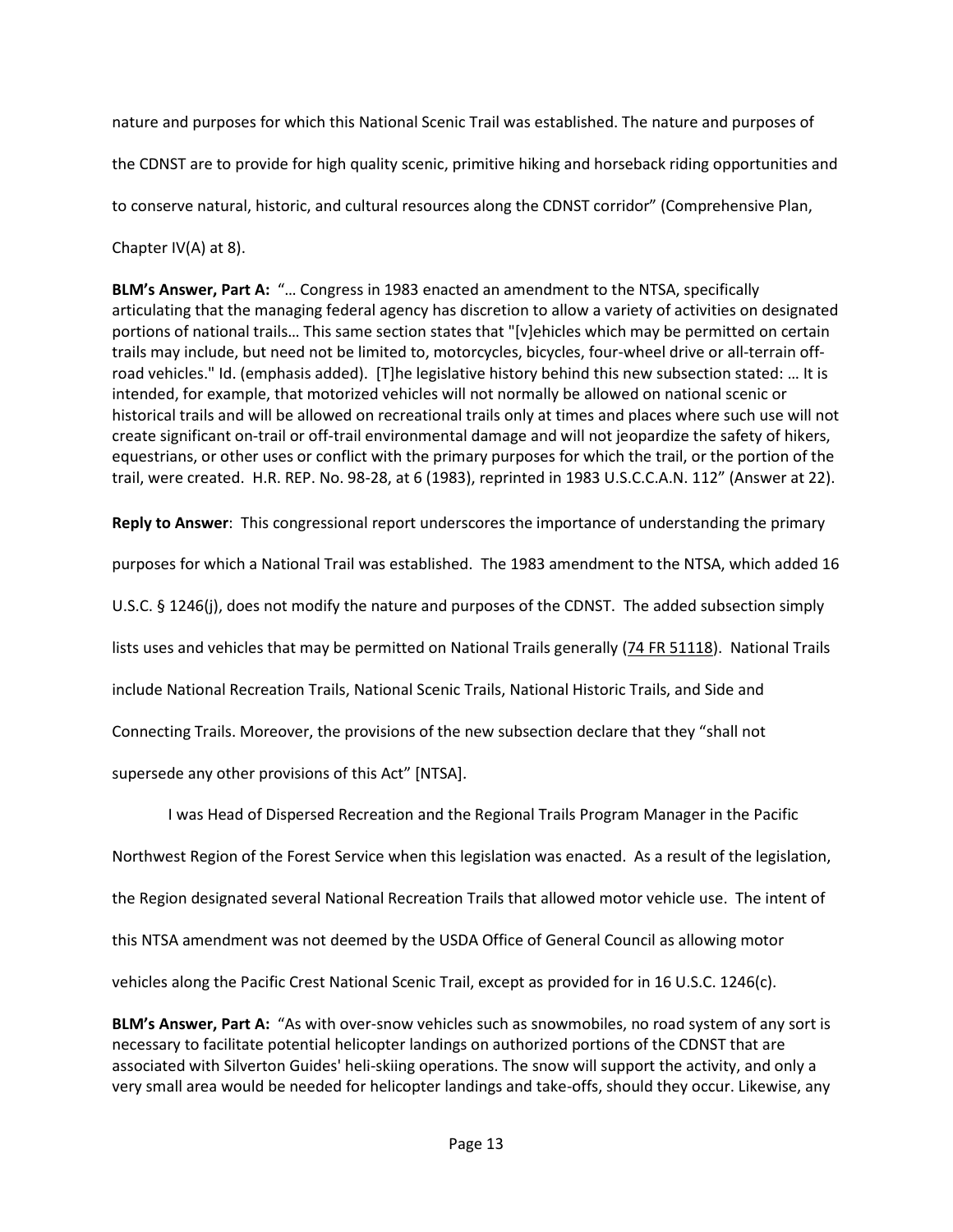associated helicopter-supported skiing that may occur along the CDNST is also consistent with the nature and purposes of the trail" (Answer at 23).

**Reply to Answer:** The BLM should provide for the protection of CDNST resources, qualities, and values

within the potential NTMC and not just protect the CDNST trail tread/path. The effects discussion does

not demonstrate that the nature and purposes of the CDNST are protected.

**BLM's Answer, Part B:** The BLM Answer states that, "The Appellant asserts that the EA is deficient because it only considers impacts to existing recreational uses. [The description needs to be expanded to describe the Recreation Opportunity Spectrum (ROS) setting and the natural qualities of the corridor area"] SOR at 12. The Appellant asserts that the monitoring provisions imposed through the decision will not effectively protect potential future non-motorized winter uses of the Trail SOR at 16". Footnote 18 states that, "[t]he Appellant also asserts in his summary, SOR at 24, that one NEPA concern is BLM "not providing for a range of alternatives that fail to address the protection of a CDNST corridor," but the Appellant does not elaborate any further on this assertion. In any event the "Board has held that when the EA discusses in detail the environmental impacts of the project, BLM need not address a plethora of possible alternatives; setting forth the implications of both its proposed action and the no action alternative, which form the ends of the spectrum, suffice…" (Answer at 24).

**Reply to Answer:** Reasonable alternatives were presented to the BLM in comments on the preliminary

Helicopter Skiing EA and identified in the SOR, "The following are recommendations for addressing the

planning and management of the CDNST within the project area as related to the Helicopter skiing

proposal:

1. Avoid impacts to the CDNST corridor by excluding from the Helicopter skiing permit the National Trail Management Corridor (NTMC) area as depicted on the attached map [SOR at 30]. This would include any helicopter assisted skiing that originates on private land within the CDNST NTMC; and

2. Consider through NEPA processes expanding the extent of the CDNST corridor to better protect high‐quality wolverine habitat to further fulfill the conservation purposes of this National Scenic Trail. For this purpose, I recommend expanding the CDNST NTMC to include the Maggie Gulch and Minnie Gulch pods" (SOR at 28).

The final Helicopter Skiing EA states that '[a]mending the RMP is outside the scope of this analysis'" (Helicopter Skiing EA, C‐19). However, the Field Manager is responsible for, "[e]stablishing National Trail Management Corridors through the land use planning process, and incorporating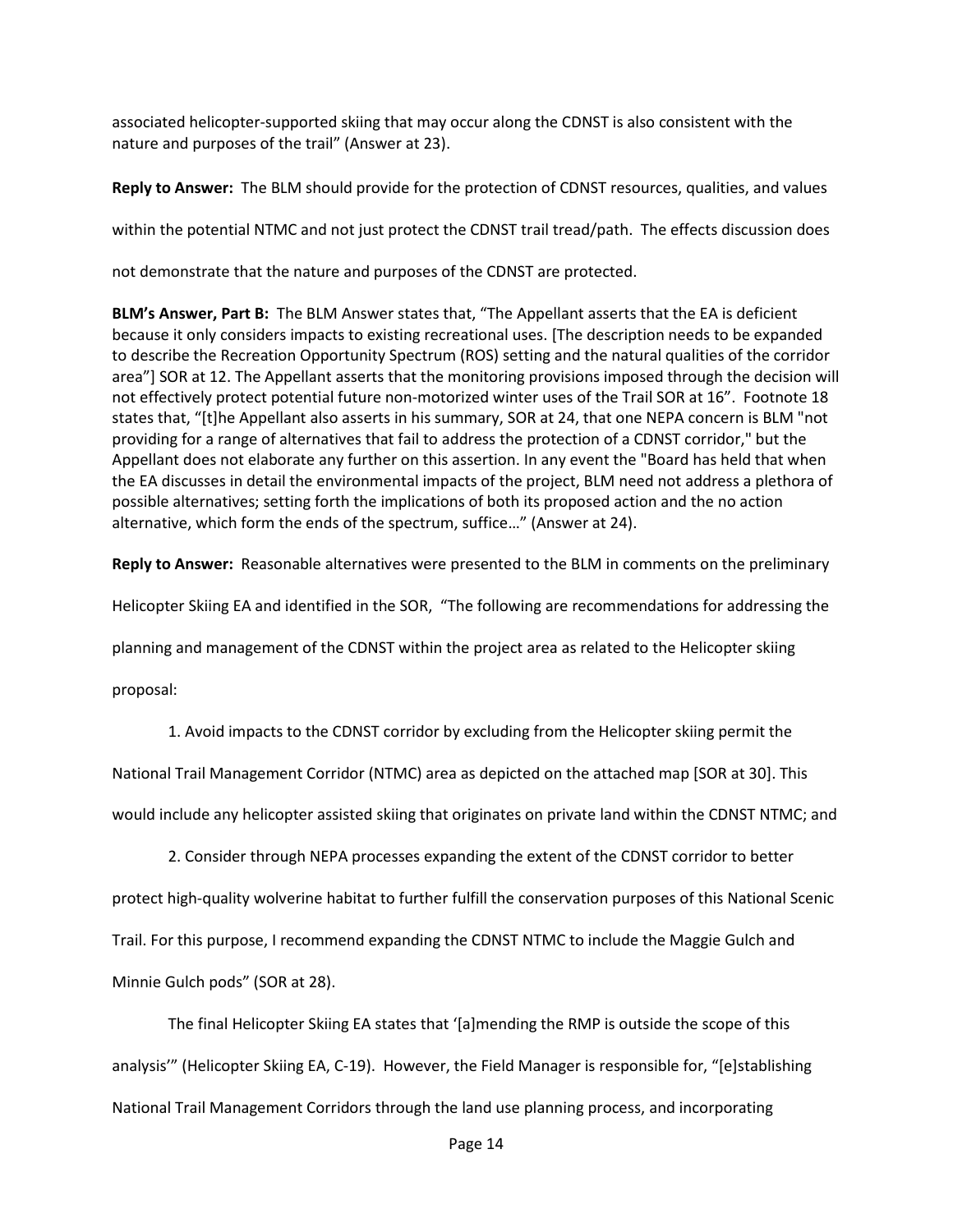management actions for National Trails in accordance with applicable laws and policy" (MS-6280 Section 1.4.C.5). To fulfill that responsibility, the Field Manager could initiate RMP amendment processes as described in BLM Handbook H-1601-1, Section VII.

The Helicopter Skiing EA decision does not avoid impacts to the CDNST (MS‐6280, Section 5.3). As such, the effects of the action brings the potential CDNST NTMC into the scope of the NEPA analyses and decisions (40 C.F.R. § 1508.25(c)). The BLM response to the above comment did not follow the guidance in 40 C.F.R. § 1503.4(a) parts 1 - 4. An appropriate response would have been for the Interdisciplinary Team to have developed and analyzed alternatives to address the substantive concerns. The corrective action at this time is to avoid harm to the potential CDNST National Trail Management Corridor (SOR at 17).

The Decision Record and Appendix B of the EA at B-2 fail to address National Scenic Trail inventorying and monitoring requirements: "District and Field Managers are responsible for: … 4. Inventorying and monitoring National Trail resources, qualities, values, and associated settings and the primary use or uses of the trail" (MS-6280 Section 1.4.C.4). "Monitoring. The BLM shall monitor the conditions of National Trail resources, qualities, values, and associated settings and the primary use or uses of the trail on public lands or interests in lands; the effects of decision implementation; and in order to identify new and emerging issues" (MS-6280 Section 1.6.3.e).

**BLM's Answer, Part B:** "It should also be noted that the .5 (half) mile guidance that Appellant references, SOR at 12, and which is discussed in the EA at 20, is guidance directing federal agencies to attempt to *locate* the Trail itself .5 miles from roads, railroads, or trails with motorized uses within Semiprimitive Non-motorized Recreation Opportunity Spectrum (ROS) settings; it is not direction to federal agencies to keep motorized uses .5 miles from the Trail. *See* 2009 CDNST Plan, at 16." (Answer at 25)

**Reply to Answer:** The existing Affected Environment section of the EA at 20 accurately describes the existing ROS setting along the CDNST route in Maggie Gulch and Minnie Gulch. The CDNST Comprehensive Plan management direction guidance is to, "Use the ROS system in delineating and integrating recreation opportunities in managing the CDNST. Where possible, locate the CDNST in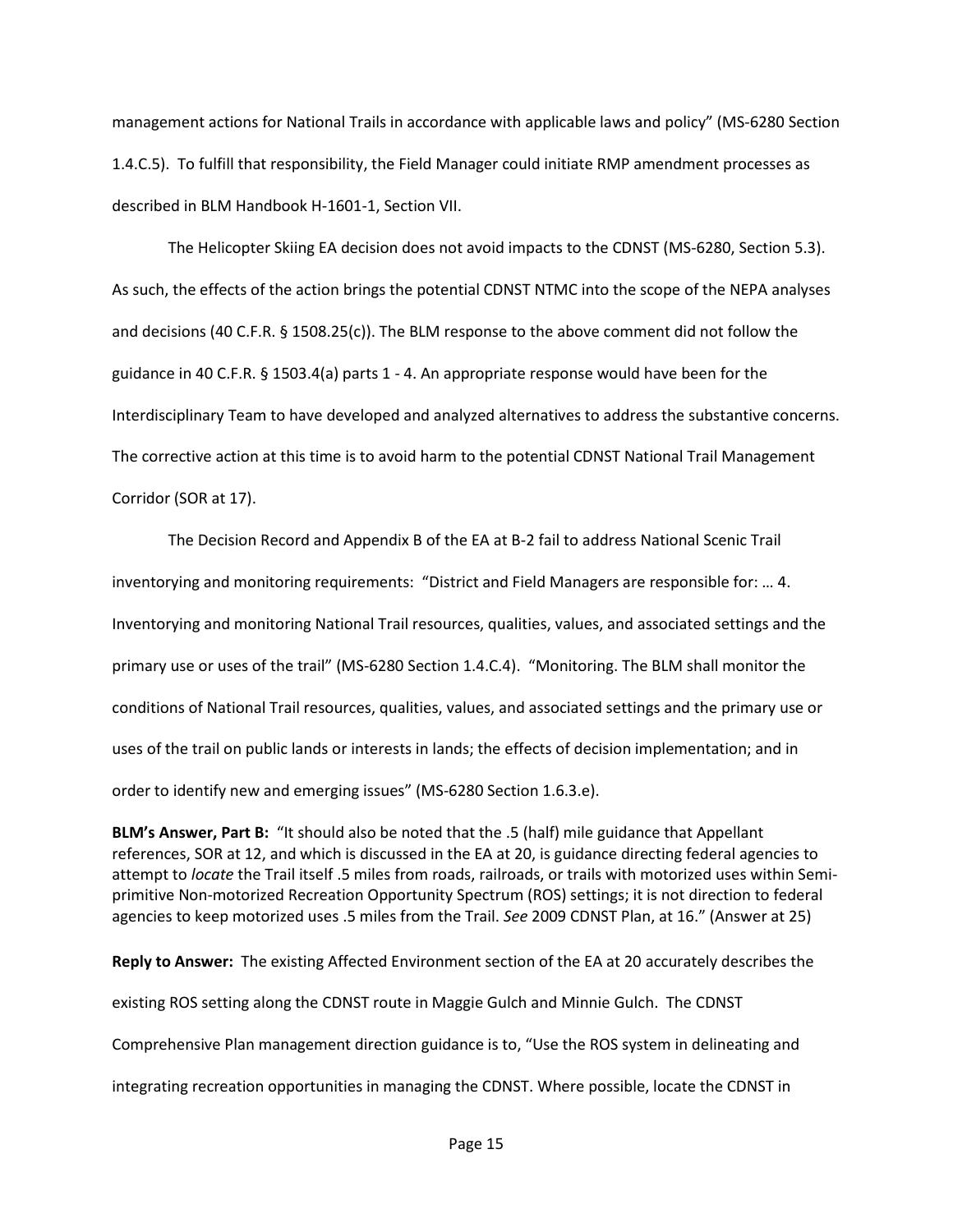primitive or semi-primitive non-motorized ROS classes" (Comprehensive Plan, Chapter IV.B.5 at 16). Management direction for Semi-Primitive Motorized, Roaded Natural, Rural, and Urban ROS classes allow uses that would likely substantially interfere with the nature and purposes of the CDNST if the allocation desired conditions are realized. While, the establishment of Primitive and Semi-Primitive Non-Motorized (SPNM) ROS classes and high and very high scenic integrity allocations would normally protect the nature and purposes (values) of the CDNST. SPNM settings would normally be managed to keep motorized uses 0.5 miles from the CDNST travel path. This assessment is based on a professional understanding of the Recreation Opportunity Spectrum framework and purposes as supported with scientific studies. I demonstrated this knowledge in coauthoring a Forest Service ROS handbook: Recreation Opportunity Setting as a Management Tool.<sup>8</sup>

**BLM's Answer, Part C:** The BLM Answer describes, "The Appellant also cites BLM Manual 6280 and asserts that the selected Proposed Action does not conform to the Manual. Among other things, Appellant asserts that the corridor for the CDNST must first be established before BLM may approve motorized use of any portion of the Trail in a project level decision. See SOR at 11, 13, 14, 17. The Appellant also claims that BLM uses too narrow a description of the CDNST. SOR at 15. However, the record and the law does not support the Appellant's claims" (Answer at 25).

**Reply to Answer:** I reviewed the SOR at 11, 13, 14, 17 and see that I addressed RMP desired conditions,

MS-6280 Section 4.3 direction, establishing a NTMC, the CDNST Comprehensive Plan, over-snow vehicles, regulations, NEPA scope and alternatives; however, I did not find where, "Appellant asserts that the corridor for the CDNST must first be established before BLM may approve motorized use of any portion of the Trail in a project level decision." The BLM description of the CDNST is narrow being limited to only the CDNST travel path and does not address the resources, values, and settings to be protected. BLM policy directs that, "[a]s part of the NEPA analysis for the proposed action, the BLM will evaluate whether the proposed action would substantially interfere with or be incompatible with the

 $\overline{a}$ 

<sup>8</sup> Recreation Opportunity Setting as a Management Tool - Stankey, Warren, and Bacon – 1986; http://www.nstrail.org/carrying\_capacity/ros\_tool\_1986.pdf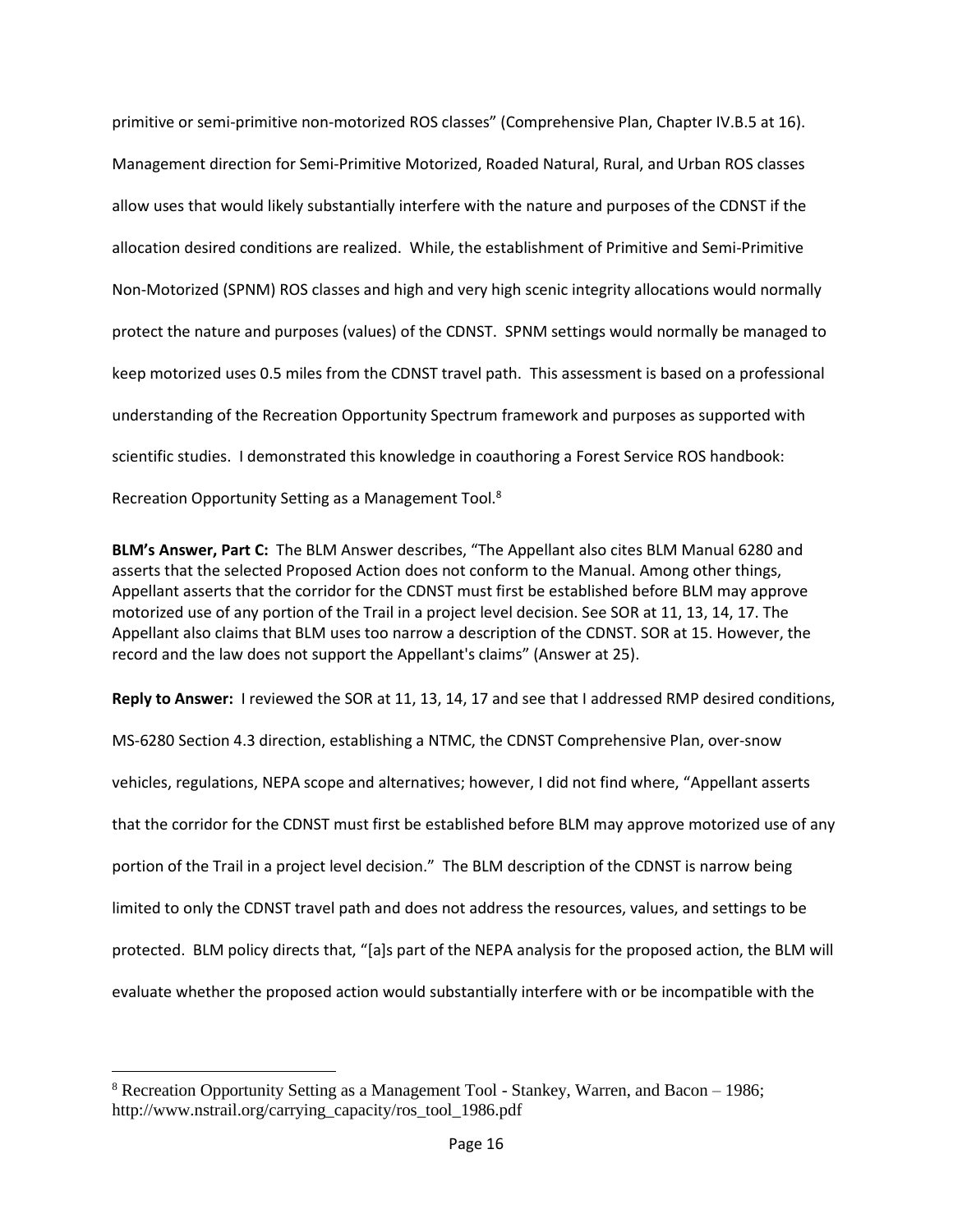nature and purposes of a National Trail (hinders or obstructs), and will consider the following: … "The extent to which the proposed action would affect the conservation or enjoyment of resources, qualities, values, and associated settings of the areas through which such trails may pass, including noteworthy characteristics or landforms of the region" (MS-6280 Section 1.6.3.A)). Such an analysis is not in the EA.

The 1984 Sharon Long IBLA decision was specific to a National Historic Trail with purposes that are not equivalent to the purposes for which the CDNST was established. This decision also predates BLM directive MS-6280, which dictates processes for BLM as a managing agency for a National Trail.

**BLM's Answer, Part D:** "The failure to identify during scoping that a portion of the CDNST falls within the terrain exchange does not render the NEPA review on the Proposed Action deficient" (Answer at 26).

**Reply to Answer:** The BLM recognized the informal Colorado Trail in the preliminary EA, but not the congressionally designated CDNST. Failing to recognize the CDNST in the preliminary EA is inconsistent with ensuring adequate public involvement through EA processes. Policy requires that, **"**[a]s part of the NEPA analysis for a land use plan that includes a National Trail(s) within the planning area, and for any implementation-level activities proposed along a National Trail or within a National Trail Management Corridor, the BLM shall: … Ensure adequate public involvement in the BLM's management activities through the NEPA, land use planning, and/or other applicable processes" (MS-6280 Section 1.6.3). "Proposed management actions must undergo a NEPA analysis, and must include public involvement, in accordance with this manual" (MS-6280 Section 5.5.A).

**BLM's Answer, Part E:** "In Sections 3.1 and 3.4 of the EA, at 19-24 and at 30-33, BLM analyzed impacts to the CDNST and compliance with the Tres Rios RMP and Alpine Triangle RAMP, including the ROS setting. As designated in the Tres Rios RMP, for most off the Silverton SRMA, the Winter ROS is Semi-Primitive Motorized… See Tres Rios RMP, Figure 2.15.3 at II-92… Thus, the Proposed Action is consistent with the prescribed ROS settings. EA at 24. Recreation Opportunity Spectrum (ROS) is Semi-Primitive Motorized for the Silverton SRMA" (Answer at 27).

**Reply to Answer:** The Answer refers to Tres Rios RMP Figure 2.115.3 at II-92 for ROS guidance.

However, Tres Rios RMP Chapter II provides further direction deferring to Chapter III of the RMP for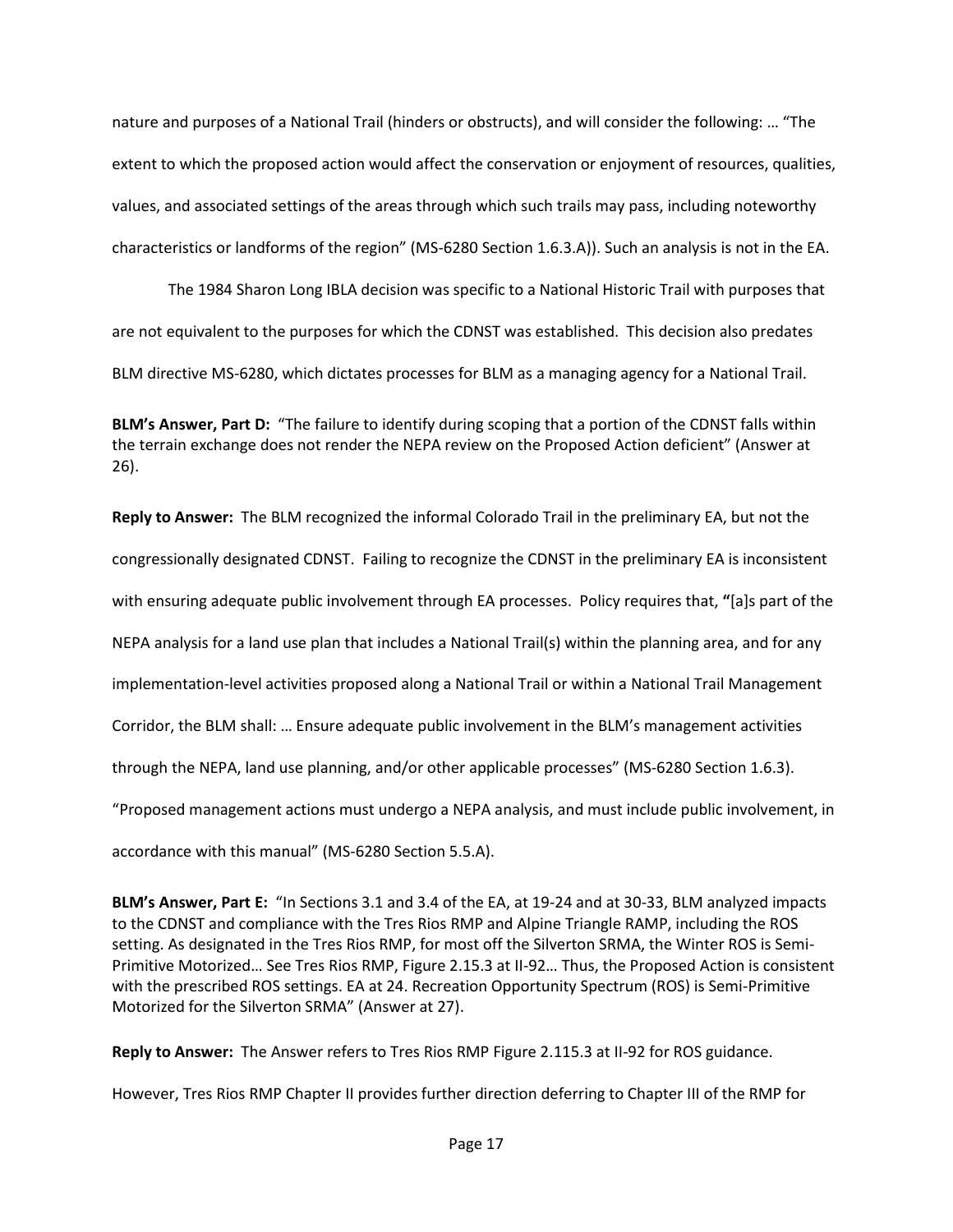CDNST guidance stating, "[s]ee relevant sections in Chapter 3 for specific management direction for the following areas within the TRFO geographic area... Chapter 3 states, "3.5.3 The Continental Divide National Scenic Trail … [is a] non-motorized trail…" (Chapter II-139).

**BLM's Answer, Part E:** "Further, impacts to wildlife were analyzed in Section 3.6 of the EA, at 37-46. In its analyses, BLM documented its determinations that impacts of the Proposed Action would be insignificant to recreational uses, the Trail, and wildlife. Appellant fails to point to anything in these findings that contravene the Tres Rios RMP, Alpine Triangle RAMP, or the 2009 CDNST. The Appellant merely asserts a difference of opinion about potential impacts, which is an insufficient basis to find BLM's decision unreasonable or invalid…" (Answer at 27).

**Reply to Answer:** CDNST specific resources, qualities, and values analyses are not found in Section 3.6 of the EA, at 37-46. Specific to wolverines, my concern is directed at providing for the purposes for which the CDNST was established. The NTSA (16 U.S.C. § 1244(f)) requires that, "specific objectives and practices to be observed in the management of the trail, including the identification of all significant natural, historical, and cultural resources to be preserved…." The habitat along this section of the CDNST should be identified as a significant natural resource to be preserved. The following discussions from the Preliminary EA and final EA displays the relationship between winter use activities and the protection wolverine habitat. The preliminary EA, but not the final EA**<sup>9</sup>** , describes that:

"There are numerous historical records of North American wolverines from the Colorado Rocky Mountains; however, it is believed the species was extirpated from the Southern Rocky Mountains by the early 1900s. Potential effects of the Proposed Action focus on impacts to historic but currently unoccupied habitat. The Proposed Action could result in a high risk of disturbance to individual wolverine, if any were present. The remote and inaccessible terrain targeted for heli-skiing is the same terrain favored by wolverines for denning, movement and foraging. Colorado Parks and Wildlife believes that the project area constitutes some of the highest quality potential wolverine habitat remaining in the State of Colorado. Under the Proposed Action, 5,566 acres of suitable habitat in the existing SRP would be removed from the SRP and potential impacts eliminated. However, 16,252 acres of previously undisturbed habitat would be included the SRP, a net increase of 10,686 acres of potential disturbance to wolverine habitat. Compared to the existing SRP, the Proposed Action could result in an increased impact to wolverine habitat and pose greater direct risks of disturbance to larger amounts of formerly relatively undisturbed potential wolverine denning, foraging, and movement areas" (Preliminary EA at 36).

 $\overline{a}$ 

<sup>9</sup> Omission of this information in the Final EA is inconsistent with the requirements of 40 CFR 1502.15, 40 CFR 1502.16, and 40 CFR 1508.7.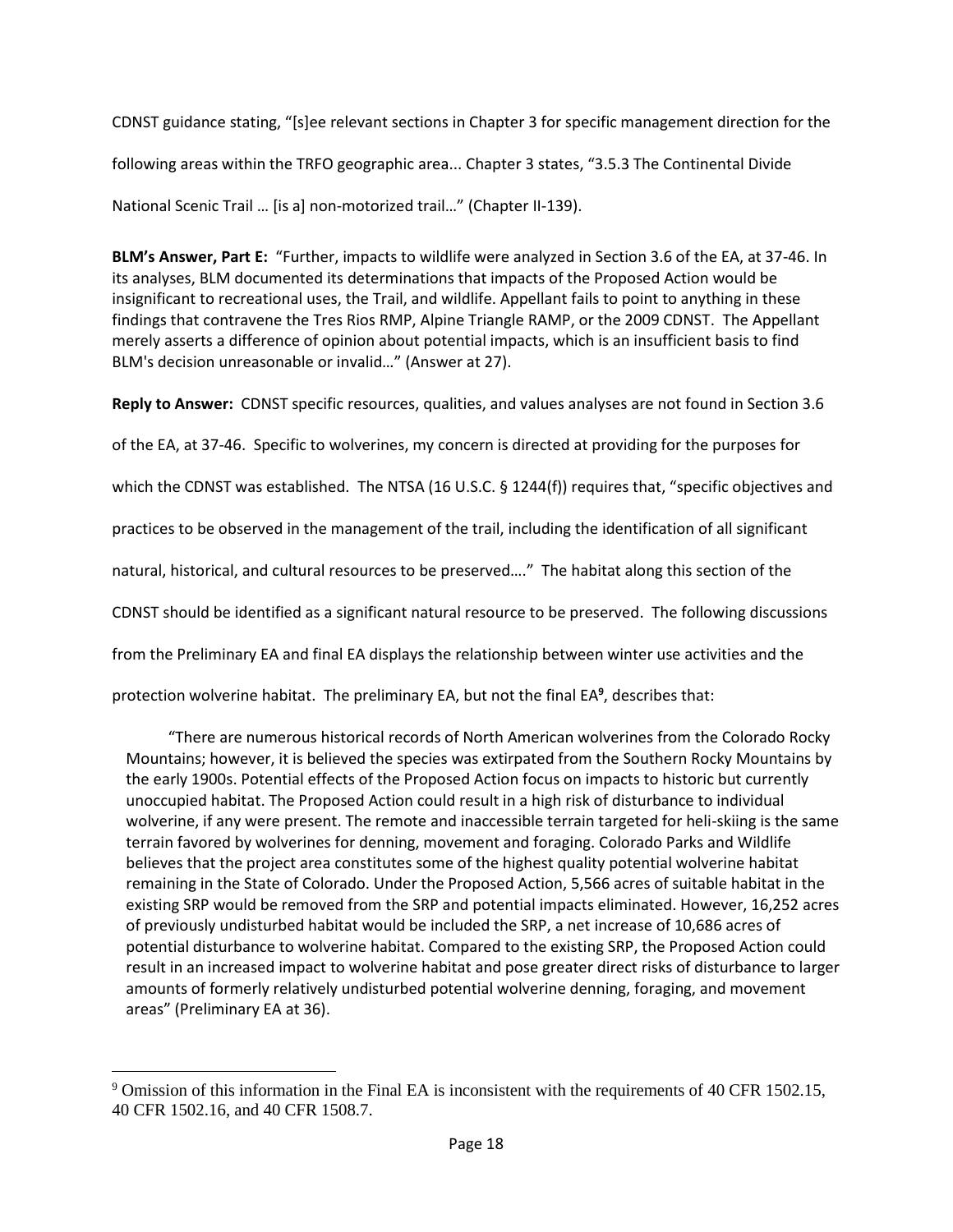The final EA describes that, "The Proposed Action would not increase cumulative impacts to North American wolverine, as there is no change to the number of annual user days. However, effects would be relocated from the area north of Silverton Mountain Ski Area to pods further south and distributed across a greater area. This wider distribution of human presence, combined with nearby heli-skiing operations (Telluride Helitrax) in potential wolverine habitat would contribute to cumulative impacts to wolverine if they were present. In addition, heli-skiing and helicopter-based snow stability testing and control activities are authorized at the Silverton Mountain Ski Area under a separate permit. Together, the combined area of previously approved permits for heli-skiing and helicopter-based avalanche testing operations permits, along with the Proposed Action, are large in comparison to the amount of potential wolverine habitat on BLM lands and immediately adjacent National Forest System lands" (EA at 45).

**BLM's Answer, Part F:** "The Appellant contends that BLM failed to adequately consider the Proposed Action's impacts to wolverine habitat. SOR at 18. The Appellant also asserts that "[n]ot protecting wolverine habitat in the potential National Trail Management [Trail] (sic) Corridor substantially interferes with the nature and purposes of the CDNST." Id. at 19. The Appellant cherry picks certain statements from the BA to allege error, SOR at 17-18, without noting other findings and conclusions reached in the BA" (Answer at 28).

**Reply to Answer:** I reviewed the BA to see if there was justification to identify wolverine habitat along

the CDNST corridor as a significant resource to be preserved (16 U.S.C. § 1244(f)). The BA supported the

significance of this habitat. In addition, the Preliminary EA discussion confirmed the value of the habitat

along the potential CDNST NTMC (Preliminary EA at 36).

**BLM's Answer - Statement:** The BLM Answer describes that, "Subjective determinations regarding how best to manage public lands for a variety of activities is committed to the professional opinion of BLM's technical experts, and that judgment should not be overturned based solely on contrary opinions such as those raised in this appeal… A "difference of opinion does not demonstrate that BLM's analysis is unreasonable or invalid..." BLM's subjective decisions are entitled to considerable deference, even though a reasonable person might differ in making those decisions…." (Answer at 30).

**Reply to Answer:** I recognize and respect that the responsible official is charged with making a

reasoned decision on the project after an interdisciplinary team takes a hard look at the environmental

consequences of reasonable alternatives including disclosing and analyzing the direct, indirect, and

cumulative environmental impacts of the proposed action. I also recognize the critical role of a planning

team to inform decisions. However, in my professional judgement[,](#page-1-3)**<sup>1</sup>** I do not believe that the EA

supports the Decision Record and FONSI.